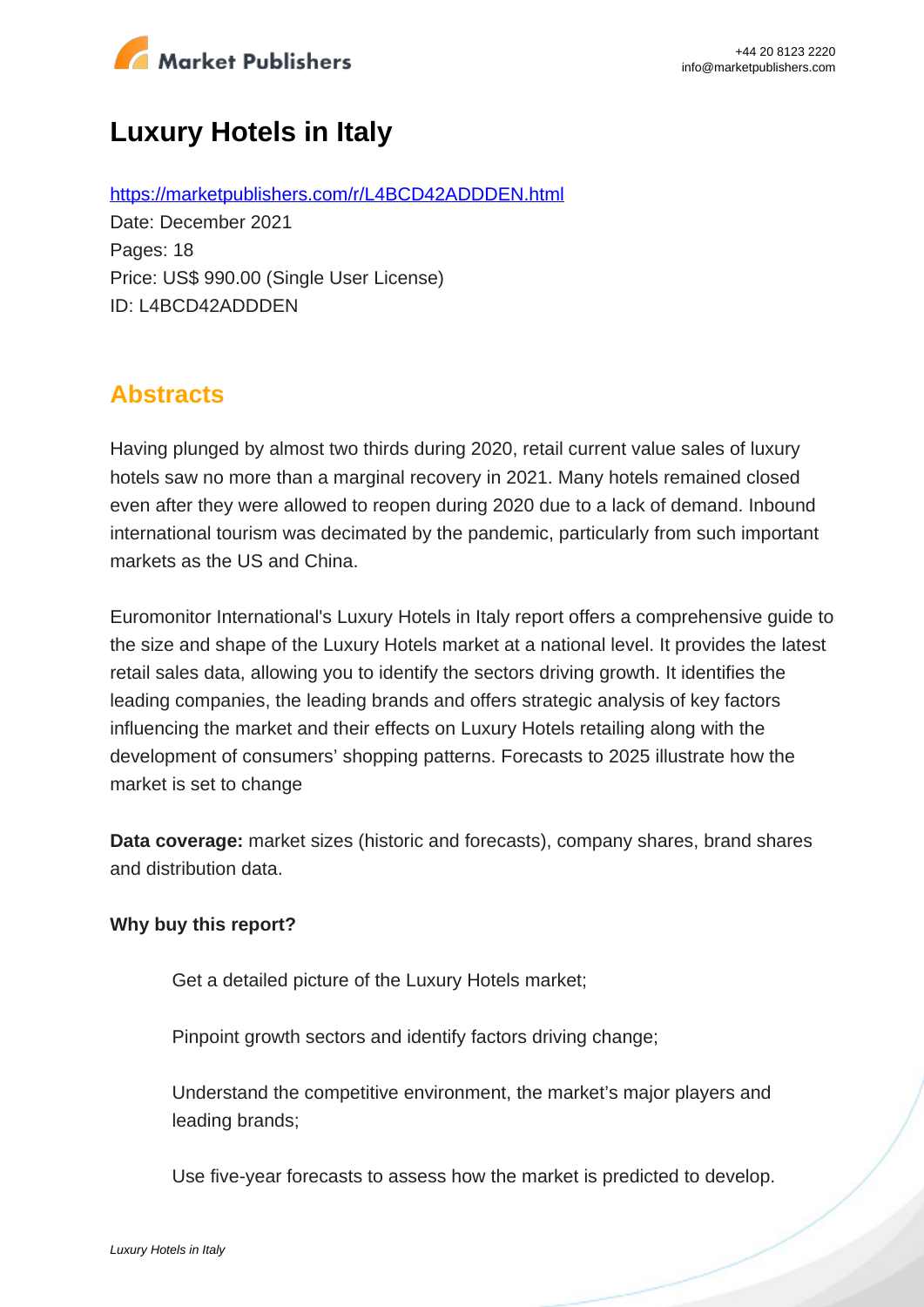

Euromonitor International has over 40 years' experience of publishing market research reports, business reference books and online information systems. With offices in London, Chicago, Singapore, Shanghai, Vilnius, Dubai, Cape Town, Santiago, Sydney, Tokyo and Bangalore and a network of over 800 analysts worldwide, Euromonitor International has a unique capability to develop reliable information resources to help drive informed strategic planning.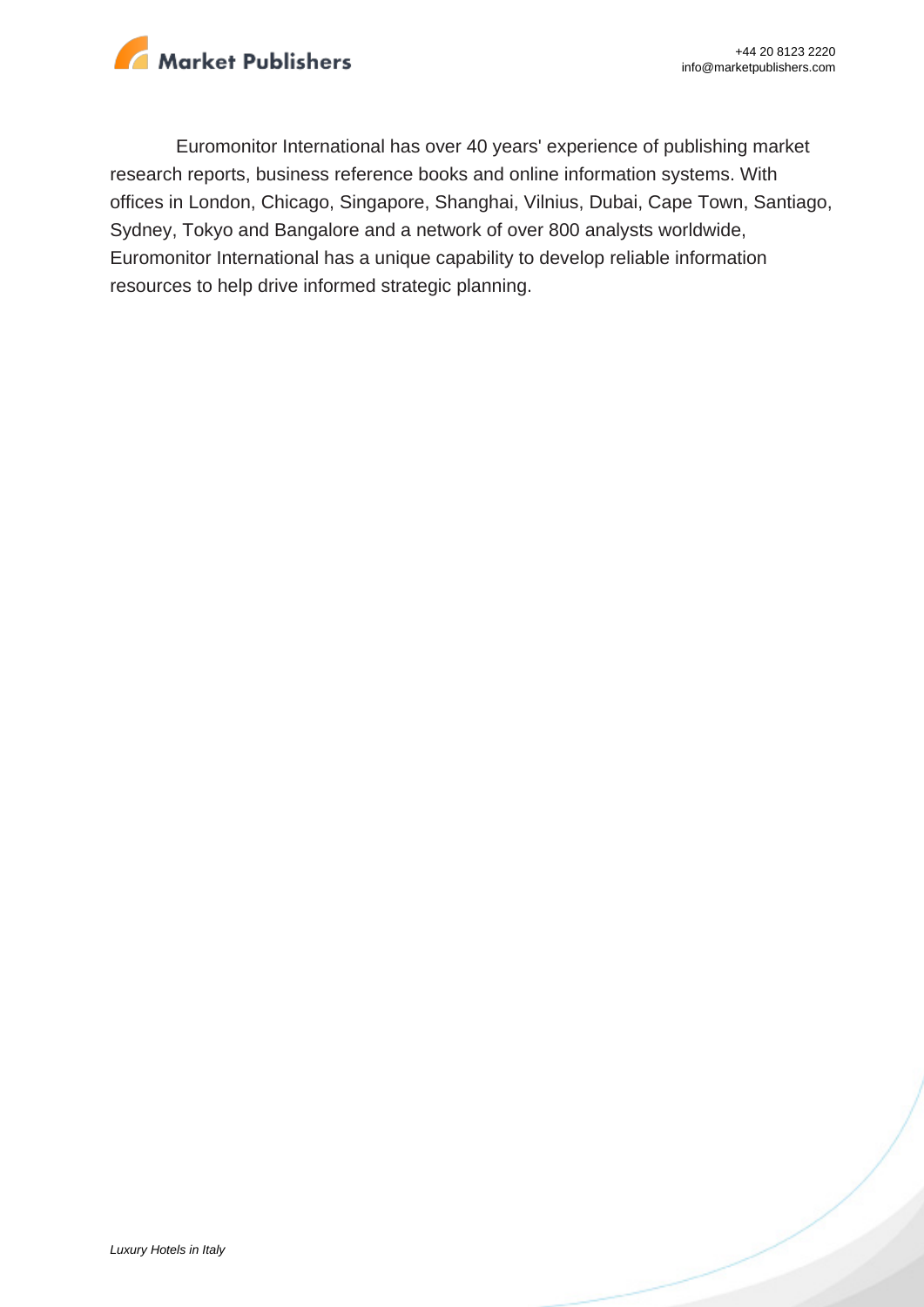

### **Contents**

LUXURY HOTELS IN ITALY KEY DATA FINDINGS 2021 DEVELOPMENTS Increased tourism drives modest rebound in retail value sales City hotels have been particularly hard hit In spite of the exceptionally difficult environment, the number of luxury hotels continues to grow PROSPECTS AND OPPORTUNITIES Recovery will be slow and partial, while Chinese tourists in particularly set to be slow to return Marriott will be the main driver of growth in outlet numbers Luxury hotels will emphasise health and wellness and gastronomy and redouble their efforts to attract international weddings CATEGORY DATA Table 1 Sales in Luxury Hotels: Value 2016-2021 Table 2 Sales in Luxury Hotels: % Value Growth 2016-2021 Table 3 NBO Company Shares in Luxury Hotels: % Value 2016-2020 Table 4 LBN Brand Shares in Luxury Hotels: % Value 2017-2020 Table 5 Forecast Sales in Luxury Hotels: Value 2021-2026 Table 6 Forecast Sales in Luxury Hotels: % Value Growth 2021-2026 LUXURY GOODS IN ITALY EXECUTIVE SUMMARY Luxury goods in 2021: The big picture 2021 key trends Competitive landscape Retailing developments What next for luxury goods? MARKET DATA Table 7 Sales of Luxury Goods by Category: Value 2016-2021 Table 8 Sales of Luxury Goods by Category: % Value Growth 2016-2021 Table 9 Inbound Receipts for Luxury Goods by Country of Origin: Value 2016-2021 Table 10 NBO Company Shares of Luxury Goods: % Value 2016-2020 Table 11 LBN Brand Shares of Luxury Goods: % Value 2017-2020 Table 12 Distribution of Luxury Goods by Format and Category: % Value 2021 Table 13 Forecast Sales of Luxury Goods by Category: Value 2021-2026 Table 14 Forecast Sales of Luxury Goods by Category: % Value Growth 2021-2026 DISCLAIMER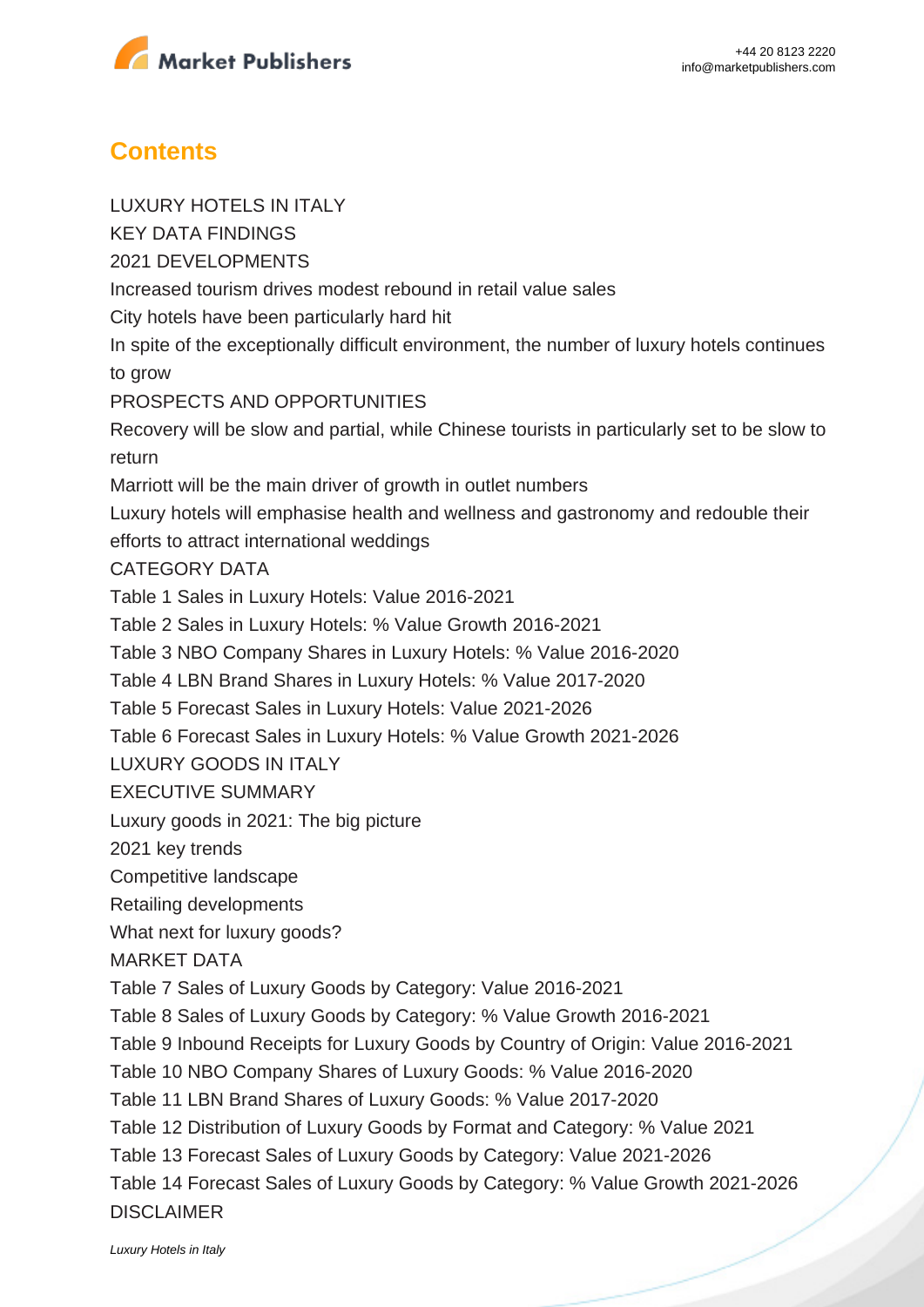

SOURCES Summary 1 Research Sources